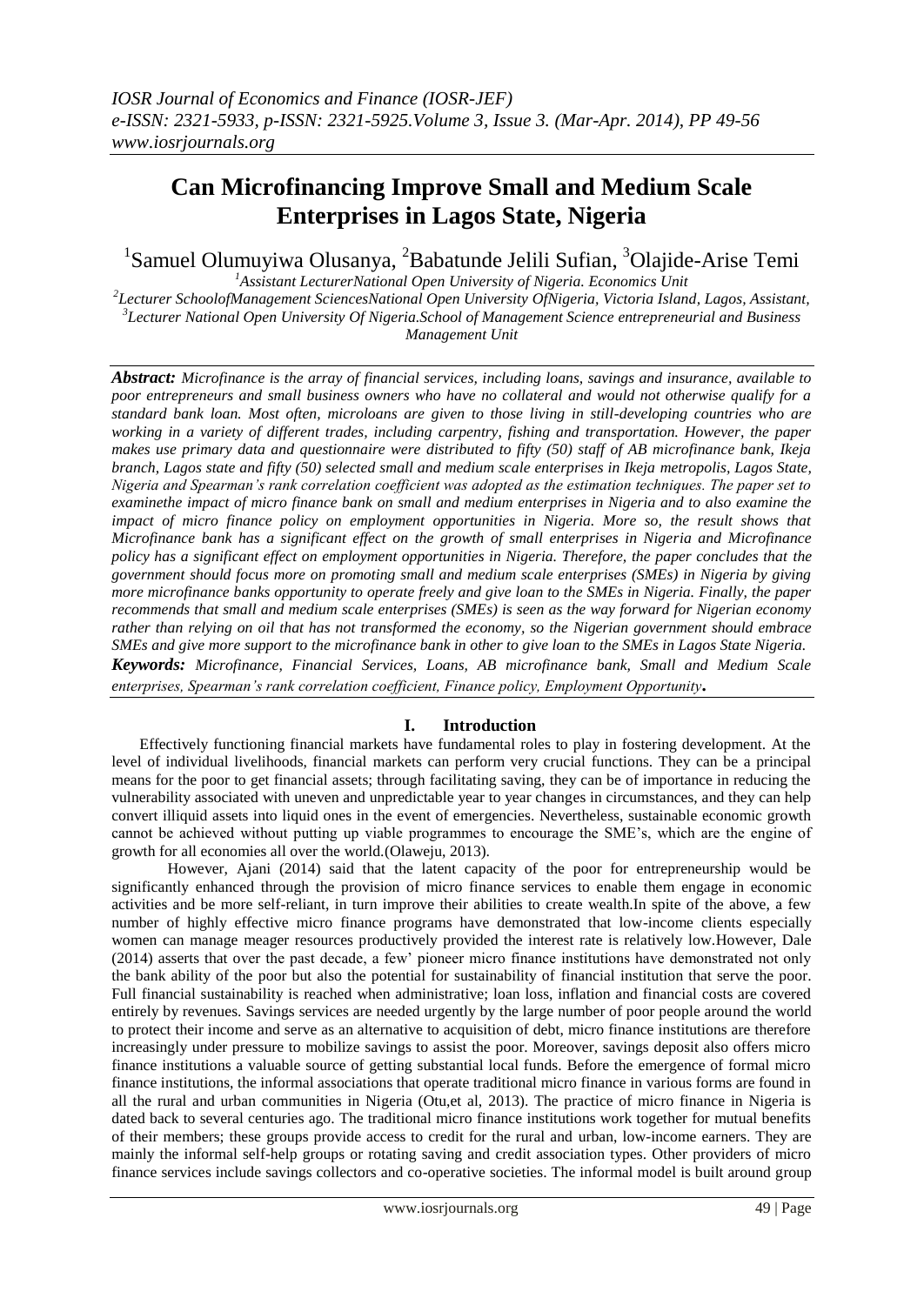concept. The model works in a situation where groups whose commitment to savings and credit are weak and look up to donor-sponsored credit, and informal model include, TheGrameen Bank experience of Bangladesh founded by Mohammed Yunus which started with the group concept-informal lending to the poor. The program has since been linked to formal micro credit model. The model had been quite successful as a bank for the poor and as a social movement based on principles of awareness and training, which has facilitated active participation of the poor. As at 1999, the Grameen Bank had provided its services to about 1.5 million poor, unified about 60,000 small village banks on the linkage process and about \$480 million to its clients for smallscale trade. Moreover, non-Governmental Organization tends to adopt the Grameen principles, and is usually gender specific and sectorally motivated. There are women groups, farmers union; trade union etc. in different parts of Nigeria, a revolving loan scheme is practiced where members make fixed contributions of money at regular intervals to assist in financing their small-scale businesses. At each interval, one member collects the entire contributions of money from all. Among, the Yorubas it is called "Esusu", Hausas call it "Adashi" while Igbos call it "Itutu". It could also serve as a savings mechanism to the members. The demand for micro finance services is high and increasing in Nigeria. the continuous lay-off of labour from both the public and private sectors since the introduction of structural adjustment programme in 1986 and the growing number of graduates from schools is pushing a large proportion of the population into informal sector activities. (Yinusa, 2014).Many micro enterprises are, therefore, springing up but without bank financial support. Also, the domestic market is large, with over 140 million people in need of various goods and services, including financial services. The growth in micro finance activities reflects the expansion of informal sector activities and the exclusion of a large proportion of economically active population from the various financial services of the formal sector. (Keagan, 2013).The micro finance policy seeks to make financial services available on a sustainable basis to the economically active poor, low-income earners and the micro, small and medium enterprises through privately owned banks (microfinance banks). This is to create a vibrant micro finance sub-sector that provides the necessary stimulus for national growth and economic development.Notwithstanding the predominant positive view of microfinance in the development of the economy, it has been studied by several researchers that micro finance services does not reach the poorest of the poor (Scully, 2004).However, another challenge of micro finance banks is that most of its funding goes to the commercial sector to the detriment of the more vital economic activities especially agricultural and manufacturing sector which provide the foundation for sustainable growth and development of the economy. Currently, only about 14.1 and 3.5 percent of the total MFI funding went to these sectors respectively, while the bulk 78.4 percent funded only commerce (Sowunmi, 2009).In addition, instability of interest rates is also faced by micro finance bank in Nigeria. Interest rates in the micro finance bank are much higher than the prevailing rates in commercial banks and money lenders at informal sector charge interest rates of 100%. However, the objective of the study is to examine the impact of micro finance bank on small and medium enterprises in Nigeria and to also examine the impact of micro finance policy on employment opportunities in Nigeria.

## **II. Literature Rewiew And Theoretical Frame Work**

## **2.1. Literature Review**

The growing awareness of the potential of microfinance in poverty reduction, economic growth and development coupled with the emergence of several highly successful and fast growth MFIs has effectively put the issue of microfinance on the political agenda of most developing countries.

After the 1970s, the number of microfinance institutions around the world proliferated at a fast pace. In view of the dismal performance of the conventional finance sector, policy makers, practitioner and international organizational finance sector, policy makers, practitioner and international organization advocated micro financing as the tool for poverty reduction. Today there are more than 700 micro lending organization providing loans to more than 25 million poor individuals across the world, the vast majority of who are women. The United Nation Capital Development Fund declared 2005 as the year of micro credit. The success of Grameen Bank model in Bangladesh which offered loans to poor people through group collateral was emulated in many countries worldwide. (Feranmi, 2014). MFI round the world have been able to help household meet basic needs and protect against risk by providing financial services to the poor and low income people whose economic standing exclude them from formal financial systems. Microfinance is a poverty alleviation tool. It's provision of financial services to the poor helps to increase household income and economic security, build assets and reduce vulnerability, creates demand for other goods and services (especially nutrition, education and health care) and stimulates local economies.

## **2.1.1** *What Is Microfinance?*

Microfinance, according to Otero (1999), is the "provision of financial services to low income, poor and very poor self employed people". These financial services according to him generally include savings and credit but can also include other financial services such as insurance and payment services.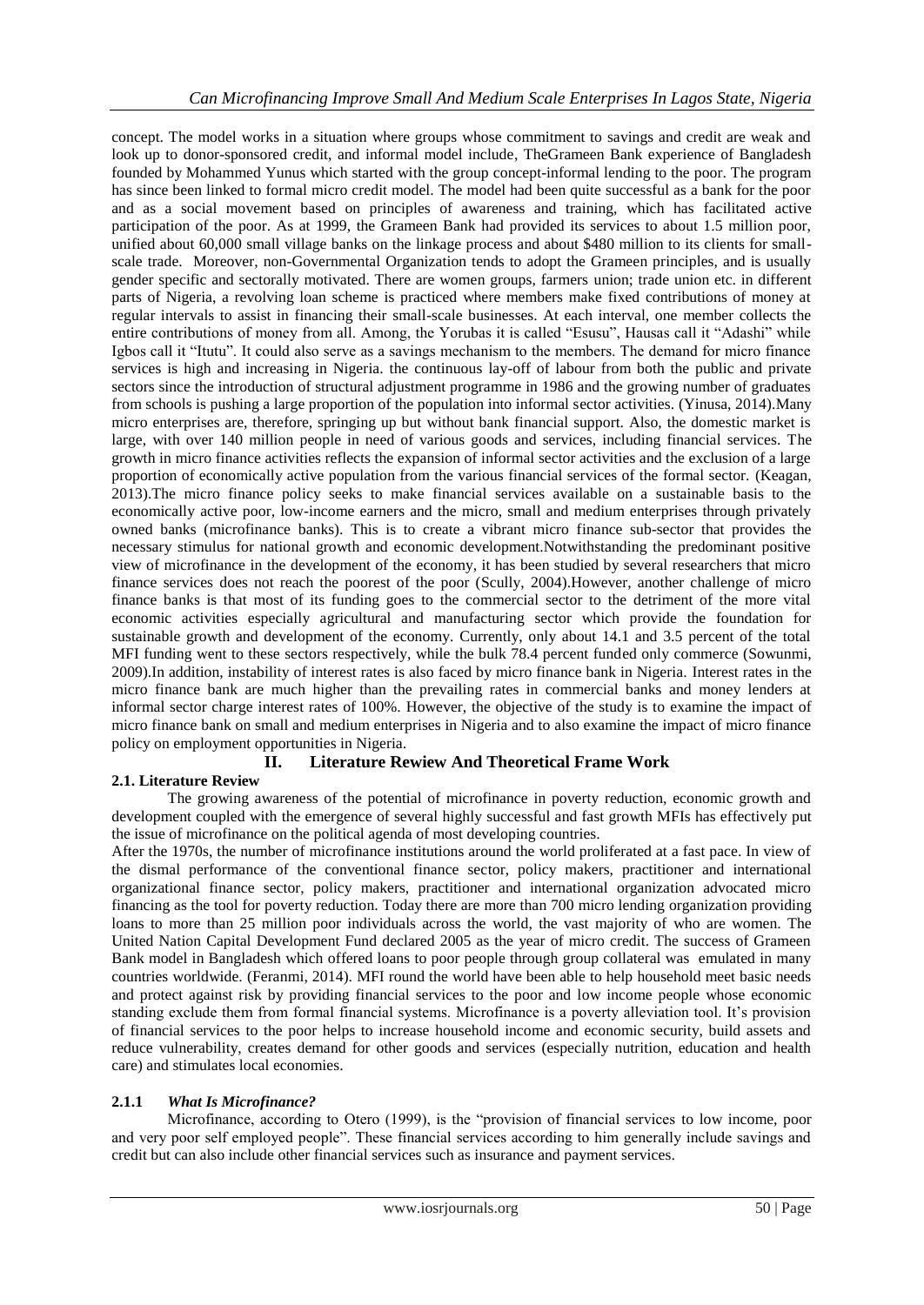Schreiner and Colombet (2001), define microfinance as the attempt to improve access to small deposits and small loans for poor households neglected by banks.According to Convoy (2003), microfinance is the provision of financial services to poor and low income households without access to formal financial institutions. Mix (2005), defined microfinance organization as one that offers financial services to the poor.

#### *2.2 Theoretical Framework*

## *2.2.1. Providers And Models Of Microfinance Intentions*

The Grameen Bank (2000) identified three different microfinance models. These are:

#### **1. Rotating Savings And Credit Allowance**

According to Grameen (2000), Rotating Savings and Credit Allowance are formed when a group of people come together to make regular cyclical contribution to a common fund, which is then given as a lump sum to one member of the group in each style.

Harper (2002) declares that this model is a very common form of savings and credit. He states that the members of the group are usually neighbours and friend, and the groups providean opportunity for social interaction and are very popular with women. They are also called merry-go rounds or Self Help Groups (Fisher and Sriram, 2002).

#### **2. The Grameen Solidarity Group Model**

Berenbach and Guzman (1994) said this model is based on group peer pressure where loans are made to individuals in group of four to seven. Group members collectively guarantee loan repayment, and access to subsequent loans is dependent on successful repayment by all group members. Payments are usually made weekly (Ledgerwood, 1999).

According to Berenbach (1994), solidarity group have proved effective in deterring defaults as evidenced by loan repayment rate attained by organization such as the Grameen Bank, who was the type of microfinance model. They also highlight the fact that this model has contributed to broader social benefits because of the mutual trust arrangement at the heart of the group guarantee system. The group itself becomes the building block to a broader social network. (Grameen, 1994).

#### **3. Village Banking Model**

Holt (1994) stated that village banks are community managed credit and saving association established by NGOs to provide access to financial services, build community self help groups and help members accumulate savings.

Grameen Bank (2000) also revealed that village bank has been in existence since the mid 1980s. he said they usually have  $25 - 30$  members who are low-income individuals seeking to improve their lives through self employment activities. These members run the bank, elect their own officers, establish their own by-laws, distribute loan to individuals and collect payment and services. The loans are backed up by moral collateral; the promise that the group stands behind each loan. (Global Development Research Centre, 2005).

Ledgerwood (1999) maintained that the sponsoring MFIs lend loan to the village bank, who in turn lend to members. Members saving are tied to loan amount and are used to finance new loans or collective income generating activities so they stay within the village bank. No interest is paid on savings but members receive a share of profit from the village bank's re-lending activities. Many village banks target women predominantly, as According To Holt (1994).

#### **2.2.2. Overview Of Small And Medium Scale Enterprises**

According to Oluseye (2014), the role of the Small and Medium Enterprises as a catalyst for economic growth and development has been well recognized in most countries of the world. For example, in many newly industrialized nations, more than 98 per cent of all industrial enterprises belong to the SMEs sector and account for the bulk of the labour force. This is why countries, particularly the developed ones, put policies in place to ensure continuous growth of the sector.But the growth journey for small and medium enterprises in Nigeria has been a rather slow one, even though policy makers are not oblivious of the positive impact of the vibrancy of small businesses on the country's growth and poverty reduction objectives.

There have been many attempts by government and policy makers to harness the benefits of an active SME sector to jump-start the economy but these efforts, according to experts, have not yielded visible results. Worried by the stagnant growth that has characterized the sector for long and its inability to perform its developmental role in the country's economy due, largely, to financial squeezes, the Bankers' Committee at the initiative of the Central Bank of Nigeria introduced the Small and Medium Industries Equity Investment Scheme (SMIEIS) in 2001.

The scheme was aimed at providing financial and managerial expertise to small and medium businesses in the country to set aside 10 per cent of their pre-tax profit for equity investment in the SME's.(Raji, 2013).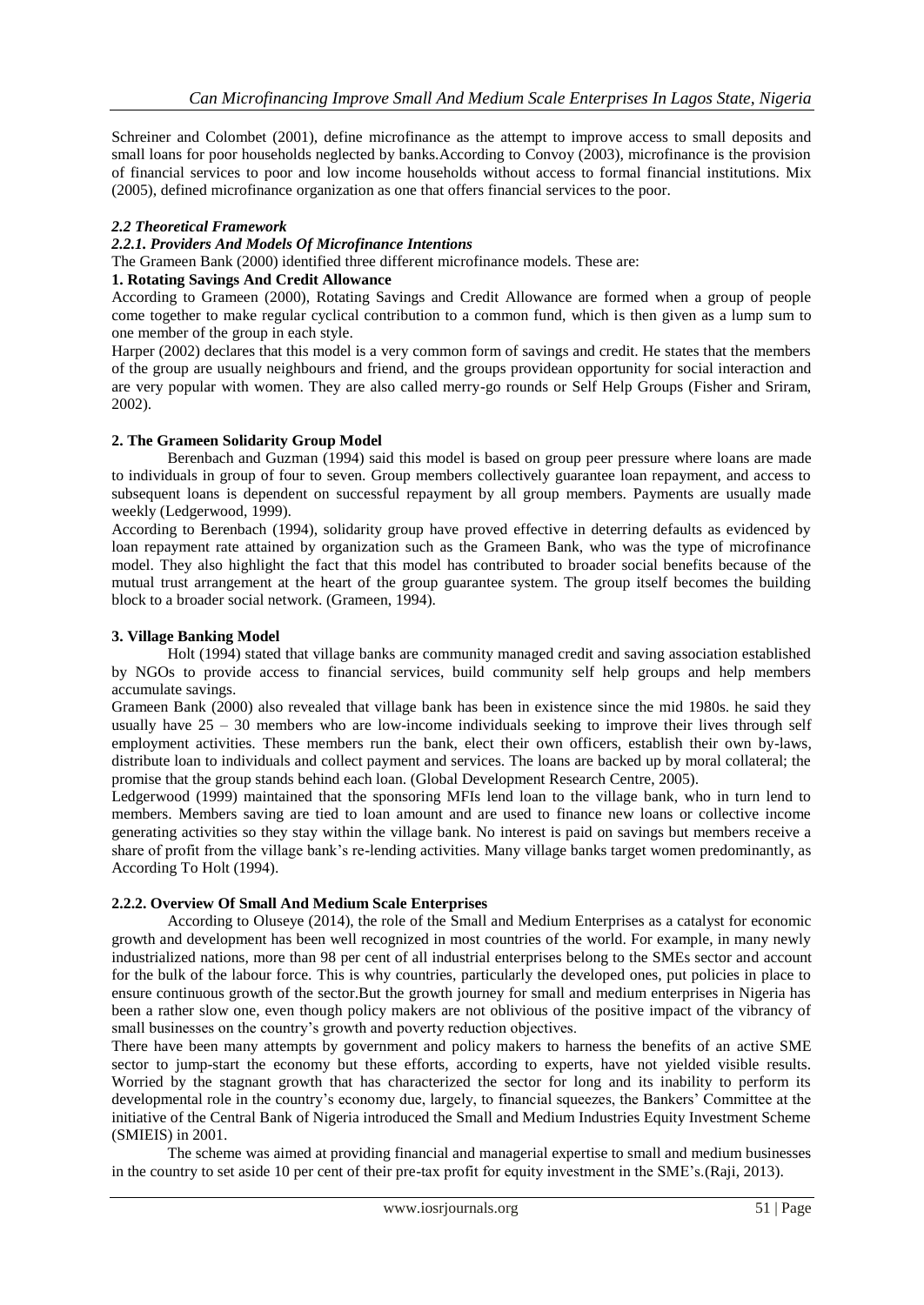According to the Central Bank of Nigeria, under the scheme, the funds set aside by banks increased from N13,1bn in 2002 to N41.4bn in 2005, but actual investment grew much lower, from N2.2bn in 2002 to N12.1bn in 2005, representing only 29.1 per cent of the funds set aside.with the improved status of the Nigerian banks after the consolidation, hopes were again raised that the real sector would be delivered from the lingering financial crises that had rendered it uncompetitive. Laudable as these moves were, they failed to do the needed magic of turning around the fortunes of the real sector, particularly the small businesses.

The CBN in its quest for a better operating environment for small businesses, launched the micro finance policy, regulatory and supervisory framework inaugurated on December 15, 2005 to restructure the community banks into vibrant micro finance banks primarily to help finances SMEs effectively. Private investors with the desire and ability to operate micro finance institutions were statutorily empowered to do so. A two-year period, ending December 31, 2007 was, therefore, given to existing Community Banks to re-capitalize and convert to micro finance Banks.

The micro finance banks is expected to reach out the expand access to finance to the unbanked and vulnerable groups, and empowers the active poor to alleviate poverty and create wealth. this will stimulate employment generation, economic growth and development.

## **III. Methodology**

The paper makes use of primary dataand questionnaire were distributed to 50 AB microfinance bank plc, Ikeja, Lagos State, Nigeria and 50 selected small and medium scale enterprises in Ikeja metropolis, Lagos State, Nigeria while Spearman's rank correlation coefficient was adopted as the estimation technique.However, the formula for Spearman's rank-order correlation is as follows:

 $R = 1 - 6\overline{\smash{)}d^2}$  $n(n^2-1)$ 

Where  $d =$  the difference between the ranks of each pair.

n = number of paired observations

#### **3.1. Discussion Of Questionnaire**

From the questionnaire, the result above reveals that 3 out of 100 respondents strongly agree that it is good and preferable to borrow money from lender and it gives 3% of the total respondents. 8 respondents disagree with the notion, 43 strongly disagree and 46 respondents disagree with the notion and all this constitutes 8%, 43% and 46% of the while respondents. We can then conclude that it is not preferable and good to borrow money from the lender. However, 80 out of 100 respondents said it is preferable and good to borrow from microfinance and this represent 80% while 20 out of 100 respondents agreed with the notion and this gives 20% of the total respondents. However we can conclude that it is more preferable to borrow from microfinance institution.

It was also evident from the questionnaire that 21 out of 100 respondents strongly agree that microfinance institution are for poor and low income earners and entrepreneurs and this represent 21% of the total respondents while 77 out 100 respondents also agree with the notion. However nobody strongly disagree while 2 disagree with notion. Therefore we can conclude that microfinance institutions are for poor and low income earners and entrepreneurs. 88 out of 100 respondents said microfinance institutions have helped in enhancing the growth of small and medium enterprises while 12 out of 100 respondents agreed with the notion. Therefore we can then conclude that microfinance institutions have helped in enhancing the growth of small and medium enterprises.

From the result, it shows that 3 out of 100 respondents agree that microfinance has no impact on small and medium enterprises and this constitutes 3% of the whole respondents. However, 85 out 100 respondents strongly disagree with the notion and this gives 85% of the total respondents while 12 disagree with the notion and this gives 12% of the total respondents. We can then conclude that microfinance has an impact on the small and medium enterprises and this constitutes 3% of the whole respondents. However, 85 out 100 respondents strongly disagree with the notion and this gives 85% of the total respondents while 12 disagree with the notion and this gives 12% of the total respondents. We can then conclude that microfinance has an impact on the small and medium enterprises.

More so, 22 respondents disagreed with the notion and this gives 22% of the total respondents while 78 out of 100 respondents disagreed that microfinance institutions are for high income earners and entrepreneurs. Therefore we can conclude that microfinance institutions are not meant for high income earners and entrepreneurs while 93 out of 100 respondents strongly agreed with the notion and this constitutes 93% of the while respondents while 7 out of 100 respondents agreed with the notion and this represent 7% of the total respondents, where nobody strongly disagree nor disagree. Therefore we can then conclude that economic growth cannot be achieved if entrepreneurs do not have access to production especially credit.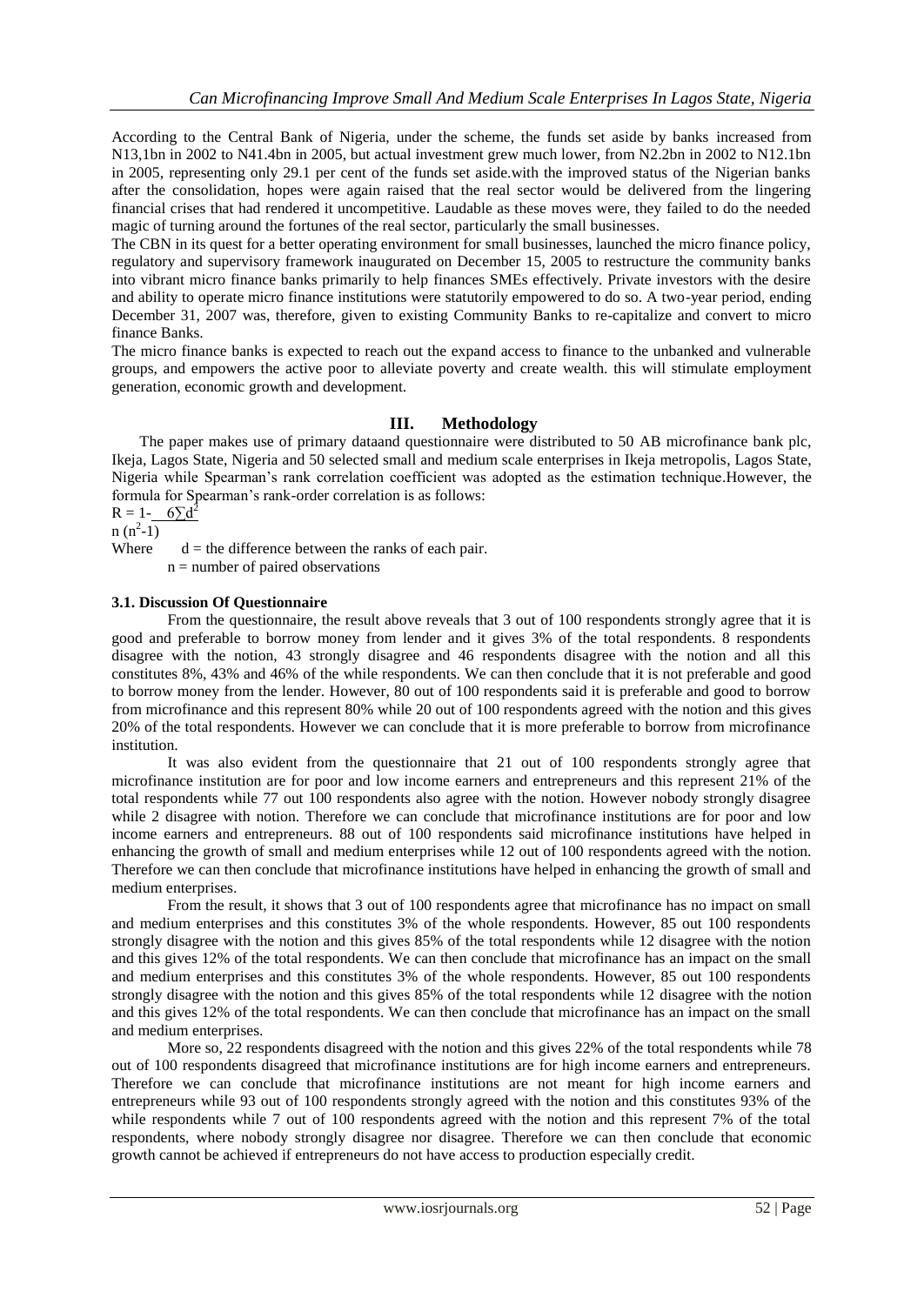The result also shows that 98 out of 100 respondents strongly agreed that microfinance had helped in creating employment thereby reducing poverty and this gives 98% while 2 out 100 respondents agreed with the notion and this constitute 2% of the while respondents. We can then conclude that microfinance had helped in creating employment thereby reducing poverty while 6 out of 100 respondents strongly disagree that soliciting for small and medium fund from microfinance institution is not ideal and this gives 6% while 94 out of 100 respondents disagreed with the notion. Therefore, we can then conclude that soliciting for small and medium fund from microfinance institution is ideal.

Furthermore, 91 out of 100 respondents strongly disagreed that soliciting for small fund from microfinance institution is better and this constitutes 91% of the whole respondents while 9 out of 100 respondents disagreed with the notion and this represent 9% of the total respondents. However we can then conclude that soliciting for small fund from microfinance institution is not better while 96 out of 100 respondents strongly agreed that more people should invest in microfinance sector to ensure growth in SMES and this constitutes 96% of the total respondents while only 4 respondents agreed with the notion and this gives 4% of the total respondents. We can then conclude that more people should invest in microfinance sector to ensure growth of SMES.

8 respondents strongly agreed that microfinance provides loan and credit to small and medium scale entrepreneurs at a lower interest rate and this represent 8% of the total respondents while 92 respondents agreed with the notion and this represent 92% of the whole respondents. We can then concludes that microfinance provides loan and credit to small and medium scale entrepreneurs at a lower interest rate while 88 respondents strongly agreed on the question and this gives 88% of the whole respondents while 12 respondents also agreed with the question and this represent 12% of the total respondents. Therefore we can then conclude that there is need to empower the small and medium scale entrepreneurs with fund (credit) to achieve economic development.

Moreover, only 5 respondents agree that microfinance provide loan and credit at a higher interest rate, and this gives 5% of the whole respondents, while 20 respondents strongly disagreed with the notion and this constitution 20% of the total respondents, 75 respondents disagreed with the notion and this represent 75% of the whole respondents. However, we can then concludes that microfinance provide loan credit at a higher interest rate while 72 respondents strongly agreed with the question, 21 respondents agreed while 7 respondents strongly disagreed with the question and all these constitutes 72%, 21% and 7% of the whole respondents. Therefore, we can then include that microfinance programme have increased the self sufficiency of entrepreneurs.

It was also evident from the result that 69, 25, and 6 respondents agreed, strongly disagreed and disagreed with the question and all these represent 69%, 25% and 6% of the total respondents. However, we then conclude that microfinance is necessary for the development of an economy while 23 above reveals that 97 respondents strongly disagreed with the question and it indicates 97% of the while respondents and 3 respondents disagreed with the question and this gives 3% of the total respondents. Moreover, we can conclude that economic growth cannot be achieved without the provision of credit facilities to entrepreneurs.

16 respondents (16%) strongly agree with the question while 84 (84) respondents agreed with the question. Therefore we can then conclude that the number of small and medium scale entrepreneur have increased due to microfinance programme and it was evident that 6 out of 100 respondents strongly agreed with the question and this gives 6% of the total respondents while 6 out of 100 respondents agreed with the question and it indicates 94% of the while respondents. Therefore, we can conclude that microfinance helps in the provision of employment hence reduces of unemployment in an economy.

84 out of 100 respondents /strongly agreed microfinance has a positive effect on the development of an economy and this represent 84% of the total respondents while only 16 respondent agreed with the notion and it gives 16% of the whole respondents. However, we can then conclude that microfinance has a positive effect on the development of an economy while 98 respondents strongly agreed with the question and this gives 98% of the while respondents while 2 respondents agreed with the notion and it gives 2% of the whole respondents. Therefore, we can conclude that microfinance helps to ensure that the standard of living of masses in an economy is increased.

9 respondents strongly agreed with the question and it gives 9% of the total respondents and 91 respondents agreed with the question and this represents 91% of the total respondents. Therefore, we can then conclude that microfinance help to create access to productive capital for small business owners while 4 respondents, 10 respondents, 22 respondents strongly agreed, agreed and strongly disagreed with the question and all these gives 4%, 10% and 22% of the total respondents while 64 respondents disagreed with the question and this represent 64% of the whole respondents. We can then conclude that with the access to productive capital fro micro-entrepreneurs, entrepreneurship which is the backbone of a developing economy are not encouraged.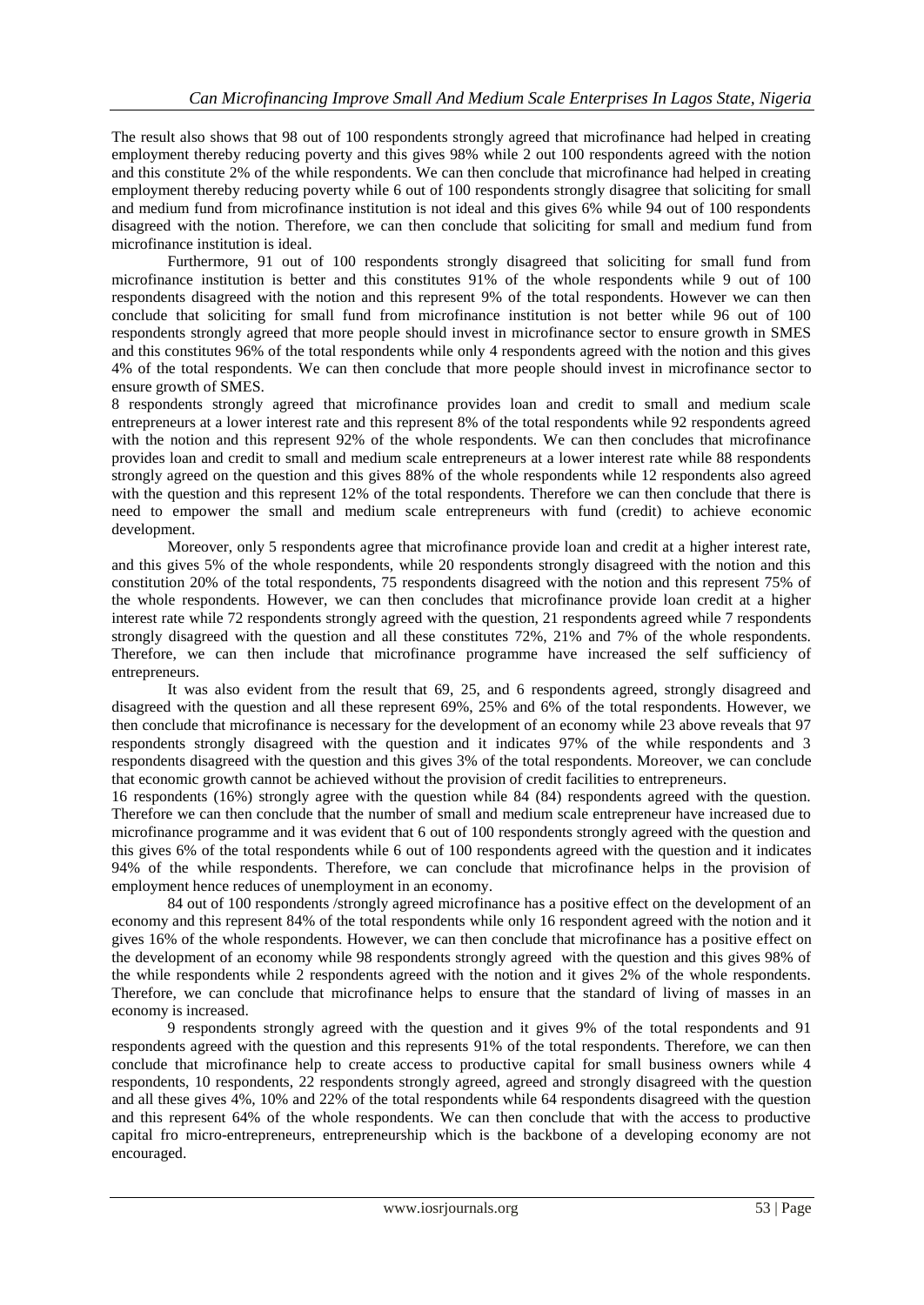93 respondents strongly agreed with the question and this gives 93% of the while respondents while 7 respondents agreed with the question and this gives 7% of the total respondents. We can then conclude that micro-finance offer loans to small business owners and micro entrepreneurs at a low interest rate and 8 respondents strongly agreed that microfinance holds big promises to alleviate poverty in Nigeria and it represents 8% of the table respondents while 92 respondents agreed with the question which gives 92% of the whole respondents and we can then concludes that microfinance holds big promises to alleviate poverty in Nigeria.

## **3.2. Analysis Of The Spearman's Rank Correlation Coefficient**

## **3.2.1. Analysis Of Research Hypothesis 1**

Null hypothesis  $(H_0)$ :- Microfinance bank has no significant effect on the growth of small and medium enterprises in Nigeria.

Alternative Hypothesis  $(H_1)$ : Microfinance bank has a significant effect in the growth of small enterprises in Nigeria.

**Decision Rule:** Accept Hi when the value of spearman's rank correlation coefficient is positively significant level less than the value of 0.05 (5% level of significance) otherwise accept  $H_0$  the null value.

If tabulated  $(0.05)$  is greater than H calculated, we then accept the null hypothesis  $(H_0)$  and reject the alternative hypothesis. However, if H calculated is greater than H tabulated (0.05), we then accept the alternative hypothesis  $(H_1)$  and reject the null hypothesis  $(H_0)$ .

#### **Result Of Spearman's Rank Correlation Coefficient For Research Hypothesis I**

|                |                                      | Q1     | Q9         |
|----------------|--------------------------------------|--------|------------|
| Spearman's rho | <b>Q1</b> Correlation Coefficient    | 1.000  | $.766**$   |
|                | $Sig. (2-tailed)$                    |        | .000       |
|                |                                      | 100    | <b>100</b> |
|                | <b>Correlation Coefficient</b><br>O9 | .766** | 1.000      |
|                | $Sig. (2$ tailed)                    | .000   |            |
|                |                                      | 100    | 100        |

#### **Source: SPSS PACKAGE**

Spearman's correlation coefficient  $r = 0.766$  here we have a strong and positive significant relationship is established as reflected in the spearman's rank correlation coefficient result  $r = 0.766$ .

However, the tabulated value of 0.05 (5% level of significant) is less than the spearman's rank correlation coefficient  $r = 0.766$ , so we can deduce here that H calculated is greater than H tabulated, we then accept the alternative hypothesis and reject the null hypothesis, then conclude that microfinance bank has a significant effect on the growth of small and medium enterprises in Nigeria.

## **3.2.2. Analysis Of Research Hypothesis Ii**

Null hypothesis (H<sub>o</sub>): Micro finance policy has no significant effect on employment opportunities in Nigeria.

Alternative Hypothesis  $(H<sub>1</sub>)$ : Microfinance policy has a significant effect on employment opportunities in Nigeria.

**Decision Rule:** Accept Hi when the value of spearman's rank correlation coefficient is positively significant level less than the value of 0.05 (5% level of significance) otherwise accept Ho the null value.

If tabulated (0.05) is greater than H calculated, we then accept the null hypothesis  $(H_0)$  and reject the alternative hypothesis. However, if H calculated is greater than H tabulated (0.05), we then accept the alternative hypothesis  $(H<sub>1</sub>)$  and reject the null hypothesis  $(H)$ .

**Result Of Spearman's Rank Correlation Coefficient For Research Hypothesis Ii**

|                |                                      |          | Ω9         |
|----------------|--------------------------------------|----------|------------|
| Spearman's rho | Q1 Correlation Coefficient           | 1.000    | $.887**$   |
|                | $Sig. (2-tailed)$                    |          | .000       |
|                |                                      | 100      | <b>100</b> |
|                | <b>Correlation Coefficient</b><br>Q9 | $.887**$ | 1.000      |
|                | $Sig. (2-tailed)$                    | .000     |            |
|                | N                                    | 100      | <b>100</b> |
|                |                                      |          |            |
|                |                                      |          |            |
|                |                                      |          |            |
|                |                                      |          |            |

#### **Source: SPSS PACKAGE**

Spearman's Rank correlation coefficient  $r = 0.887$  Here we have a positive and strong significant correlation coefficient relationship is established. Base on the result above, the H calculated (0.887) is greater than H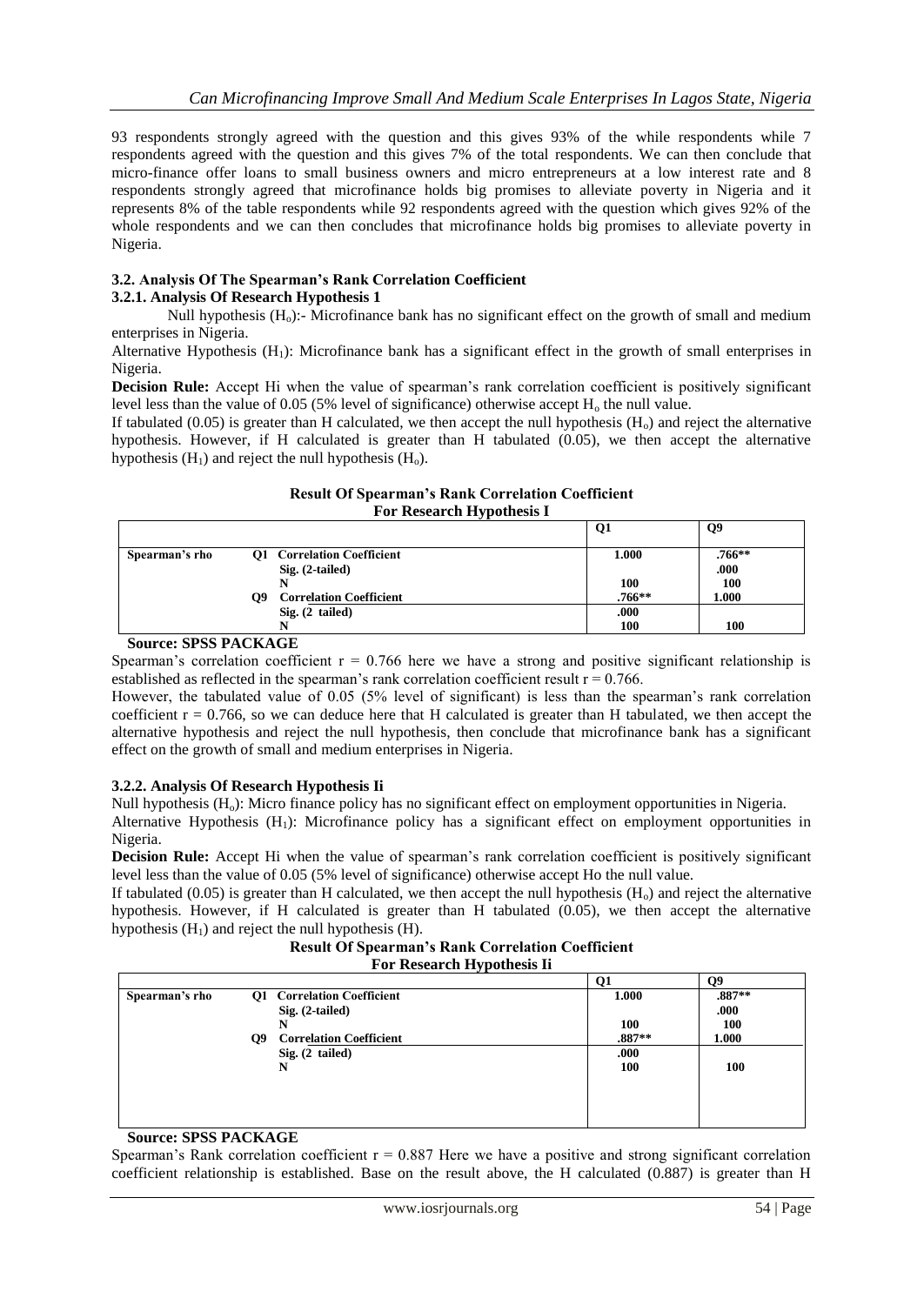tabulated (0.05), then the decision rule is that we accept the alternative hypothesis and reject null hypothesis then concludes that microfinance policy has a significant effect on employment opportunities in Nigeria.

#### **IV. Recommendations**

The following are the recommendation of the research study

- 1. There should be diversification of the economy, because our country's economy has over the decades relied heavily on its oil production, we must find ways to diversity our economy and avoid the over reliance on oil. A small and medium enterprise is seen as an essential key if we want our country to achieve its ambition of being an industrialized nation.
- 2. Government should give more microfinance bank licenses to operate so that they can give loans to the SMEs in Nigeria.
- 3. Unfriendly business climate should be avoided because Nigeria requires great determination as practicing and potential business owners, microfinance and small and medium enterprises are faced with countless challenges. Nigerian's business climate should be made welcoming to those in the micro, small and medium enterprises because the role played by these small and medium enterprises should not be underestimated since majority of the thriving businesses fall in this category and for us to achieve our goals, adequate attention and support must be directed towards these institutions.
- 4. Avoidance of failure to adapt to the changing business environment because majority of those who venture into both microfinance and small and medium enterprises are in the business of the money they want to make. In most cases, such business lack relevant and adequate information about the business they engage. So all these should be avoided by having better thinking mind towards been in business rather than their selfish interest.
- 5. Policy on Microfinance lending to small and medium enterprises should be encouraged because some microfinance bank do not give loan to the SMEs, so there should be a policy by central Bank of Nigeria mandating the microfinance bank to give loan to the small and medium enterprises in Nigeria.

#### **V. Conclusion**

Micro financing is not a new concept. Small microcredit operations have existed since the mid 1700s. Although most modern microfinance institutions operate in developing countries, the rate of payment default for loans is surprisingly low - more than 90% of loans are repaid.

Like conventional banking operations, microfinance institutions must charge their lenders interests on loans. While these interest rates are generally lower than those offered by normal banks, some opponents of this concept condemn microfinance operations for making profits off of the poor. The World Bank estimates that there are more than 500 million people who have directly or indirectly benefited from microfinance-related operations.

In conclusion, the government should focus more on promoting small and medium scale medium enterprises in Nigeria by giving more microfinance banks opportunity to operate freely and give loan to the small and medium enterprises in Nigeria.

#### **References**

- [1]. Ajani O. O. (2001). A paper presented on "Micro finance as a strategy for poverty reduction" *macmilliam press publication page 4 -10 (2001).*
- [2]. Berenbach, D., Guzman, B.Gierameen, F, Holt, T. (1994). Group peer pressure contribution*, a textbook, 6th edition, pages 66 – 117 Grawhill press limited, 1994.*
- [3]. Dale, J.J. (2014), A paper presented on "micro finance institutions in Nigeria: policy, practice and potential", *university of Lagos publication 2004 page 4 – 12 (2004).*
- [4]. Fisher and Sriram (2002). Savings and credit toward development in Sweden, *a university of lund publication, 4th edition, pages 107 – 132, lund university press limited Sweden.*
- [5]. Feranmi, R.E. (2014). Loans and economic development *a textbook, 3rd edition pages 113 – 161, freshwood press limited, France.*
- [6]. Global Development Research center (2005). Loan with collateral, a*textbook, 3rd edition pages 66 – 103 GDRC press limited, Nigeria.*
- [7]. Grameen Bank, (2000). Microfinance and its impact on small and medium enterprises in Bangladesh, a Journal*, Vol 2, pages 33 – 49 Albakab Publication company limited.*
- [8]. Grameen Bank, (1994). Microfinance and its contribution on Bangladesh economy, 2<sup>nd</sup> edition, pg 44-56, Albakab Publication limited.
- [9]. Harper, A. D. (2002). Savings and credit towards development in Sweden, a*university of lund publication, 4th edition pages 107 – 132, lund university press limited Sweden.*
- [10]. Holt, A. W (1994). "Entrepreneurship Development Programme*A social science Journal, page 5 – 10, tophill press publication 1997.*
- [11]. Keagan, B. S. (2013). Problems and Prospects of Small and Medium Scale Enterprises in Nigeria, 1<sup>st</sup> edition, pg 55-67, Paul & Paul Publication limited.
- [12]. Ledgerwood, O. (1999). Loan disbursement in Belgiurnm*a textbook, 2nd edition, pages 142 – 171, woodhill press limited 1999.*